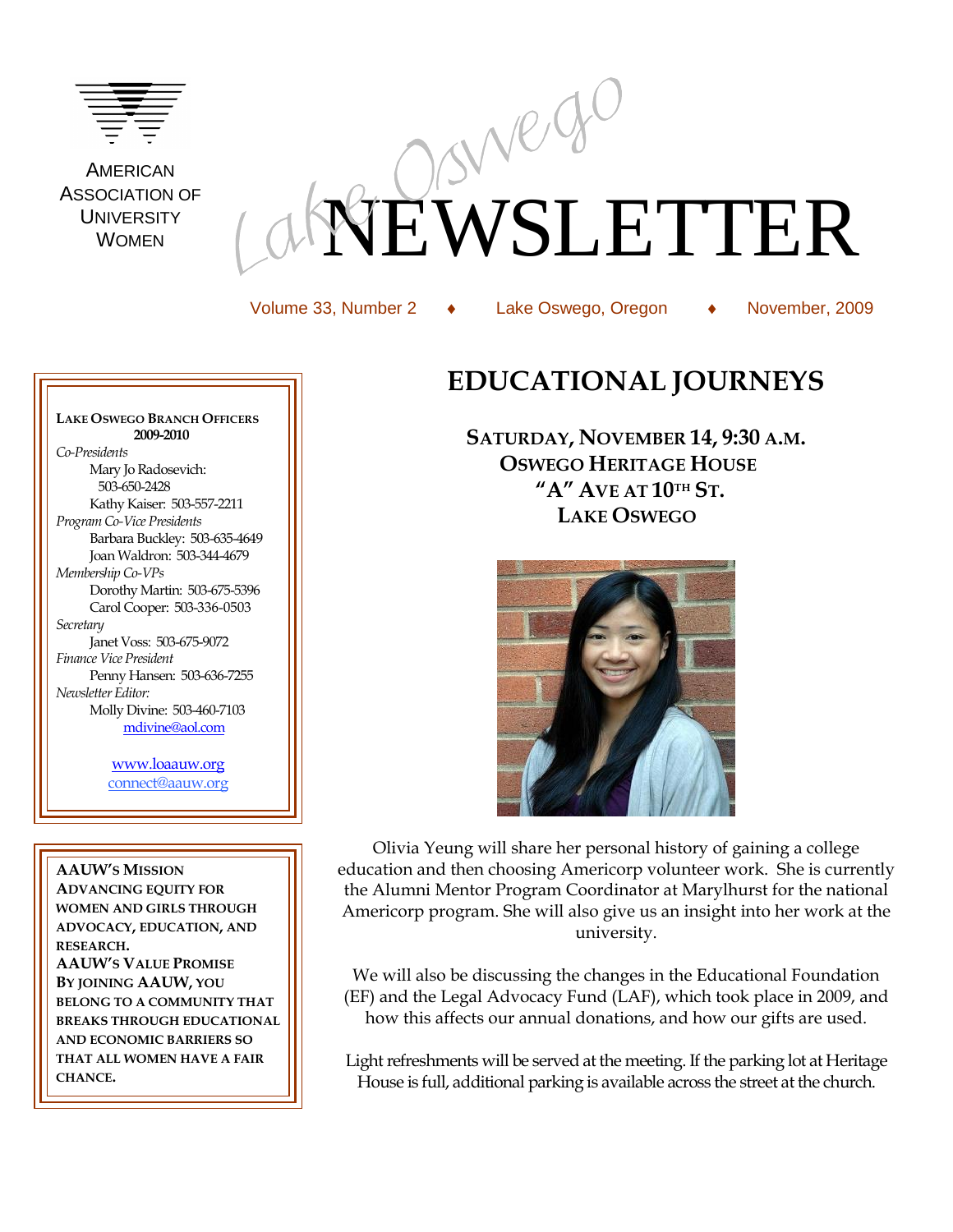

## **BRANCH BUZZ Kathy Kaiser, Co-President**

Reflection is a key element in celebrating the past, creating the best of the present, and planning for the future. For my family, reflection begins in November with the creation of the Christmas family letter. The very act of writing to family and friends causes us to pause and reflect on what has happened over the past year. As I utilize the same skills of reflecting about AAUW, The Lake Oswego Branch of AAUW over the past year has provided the following opportunities: getting to know new members, working towards the presentation of a \$1000 local scholarship at Marylhurst, joining in sending funds to AAUW for education and advocacy, partaking in opportunities to learn from authors, lawyers, business owners, and each other at meetings and interest groups, and working with others on the Tea/Talent Event to meet educational goals. Our Tea/Talent event, we held last spring, demonstrated the many skills and talents that exist within our membership. What a wonderful group to have joined, I have received new knowledge and new friends in every opportunity in which I have participated. With each year come new chances to embrace the opportunities that exist within AAUW. As I embrace this year, I invite all members to reflect upon, and celebrate, past successes, participate fully in the present with your time, skills and talents, and help create a future that meets our local branch goals. Consider how you may contribute your time and talents this year to the branch activities. Check the rest of the newsletter for opportunities to help.

#### **LOAAUW Scholarship Recipient Says Thank You!!**

Heidi Christensen, our Marylhurst scholarship recipient in 2008-2009, was selected again for 2009- 2010. She has written that she is very grateful to have been selected for a second year and appreciates that we are helping her reach her educational goals. Heidi is a senior this year and will accept her diploma at graduation in the spring. She plans on applying to Pacific University to pursue a master's degree in counseling. A few changes have happened over the course of the year that she is excited to share. Heidi wrote that her daughter will be eight this year and has entered the third grade. She says: "She has seen my growth and educational process and is already talking about where she will go to college someday. This is so exciting because she is seeing the importance of getting a college degree." Lake Oswego AAUW members should be very proud of their role in contributing to Heidi's success and the example that she is setting for her daughter. Supporting equity in education for women and girls is one of the major benefits of membership!

#### **New Members Dessert**

New members will have an opportunity to get together with members of the Board and to learn more about our Branch at a dessert planned for November 11th, at 7:00 PM, at the home of Sue Kingzett in West Linn. Any member may join in this pleasant welcoming time. Please call Carol Cooper at 503-336-0503 or Dorothy Martin at 503- 675-5396 to RSVP by November 5th.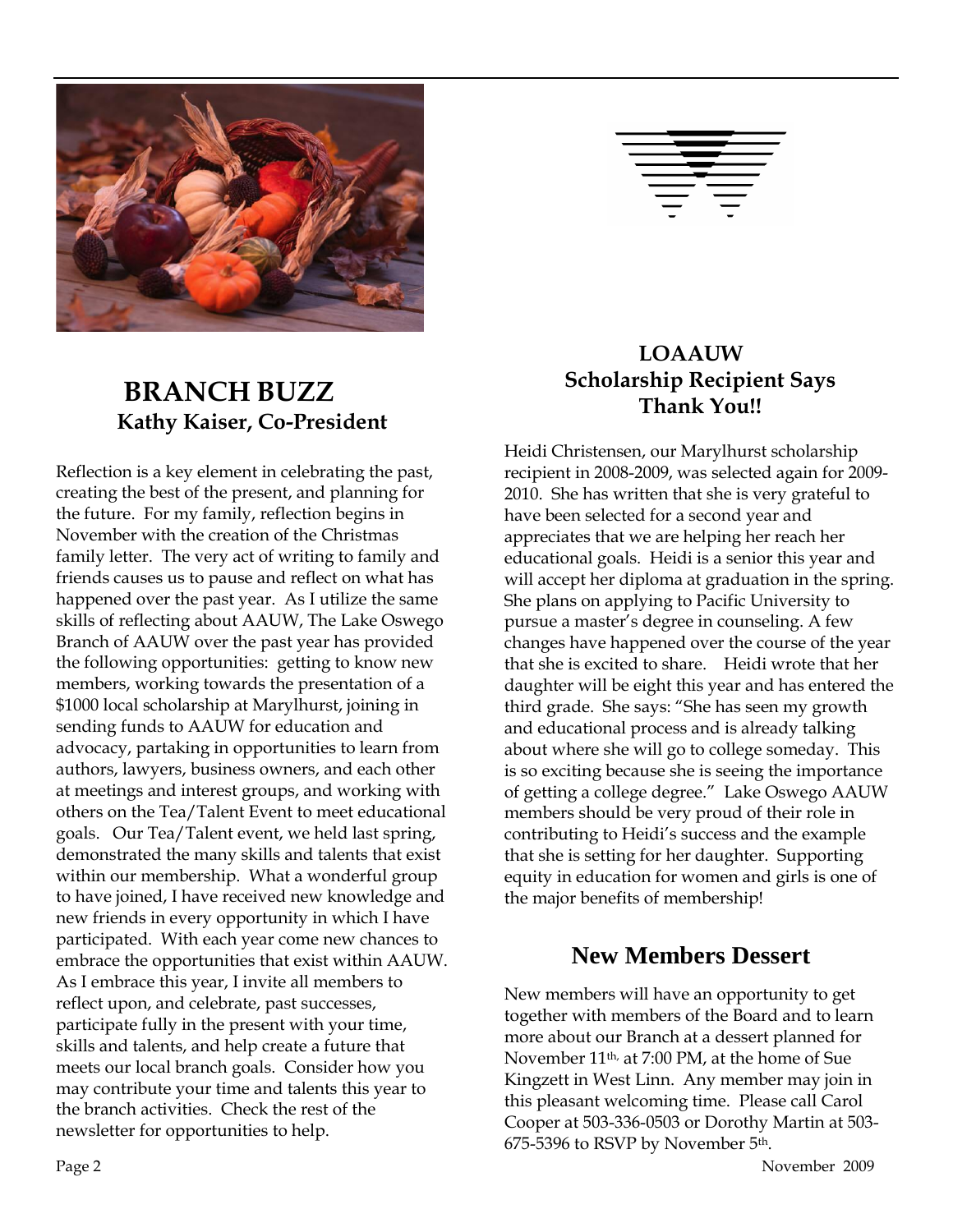#### **MEMBER UPDATES**

*By Carol Cooper and Dorothy Martin*

#### **Directory Changes and Additions**

Phyllis Tanner – email is [phyllisdtanner@aol.com](mailto:phyllisdtanner@aol.com) address correction - 2050 Riverknoll Ct. Joan Waldron - email is [spirit.Waldron@gmail.com](mailto:spirit.Waldron@gmail.com) AnneMarie Funk address correction – 1400 SE Lava Dr., #14 Milwaukee, OR 97222

On the page of Appointed Branch Officers Add: Susan Hornung, as EF/LAF officer

#### **New Member**

Suzanne (Sue) S Greenspan (Dan) 23097 SW 104th Terrace Tualatin, OR 97062 503-691-0370 cell: 909-240-2095 [kidzner@yahoo.com](mailto:kidzner@yahoo.com) Univ. of Southern California B.S. – Education, M.S. - Education

**NEXT BOARD MEETING TUESDAY, NOVEMBER 24TH 7:15 P.M. Marylhurst Library**

#### **Returning Member**

Heather G. Hall 900 NW Lovejoy #1012 Portland, OR 97209 503-502-6192 [heather@heatherhall.com](mailto:heather@heatherhall.com)

Please check your directory for any errors in your listing and send any corrections to Dorothy Martin, pdmartin@teleport.com, or contact her by phone or mail.

#### AAUW HOLIDAY HAPPENING

#### **Sunday, December 13, 2009**

3:00-6:00 P.M. - Heritage House

Socialize with tasty treats, cider, & champagne

Reservations: \$15 per person

Call: MaryJo Radosevich 503-650-2428 Mail Check: P.O. Box 366 Marylhurst, OR 97036

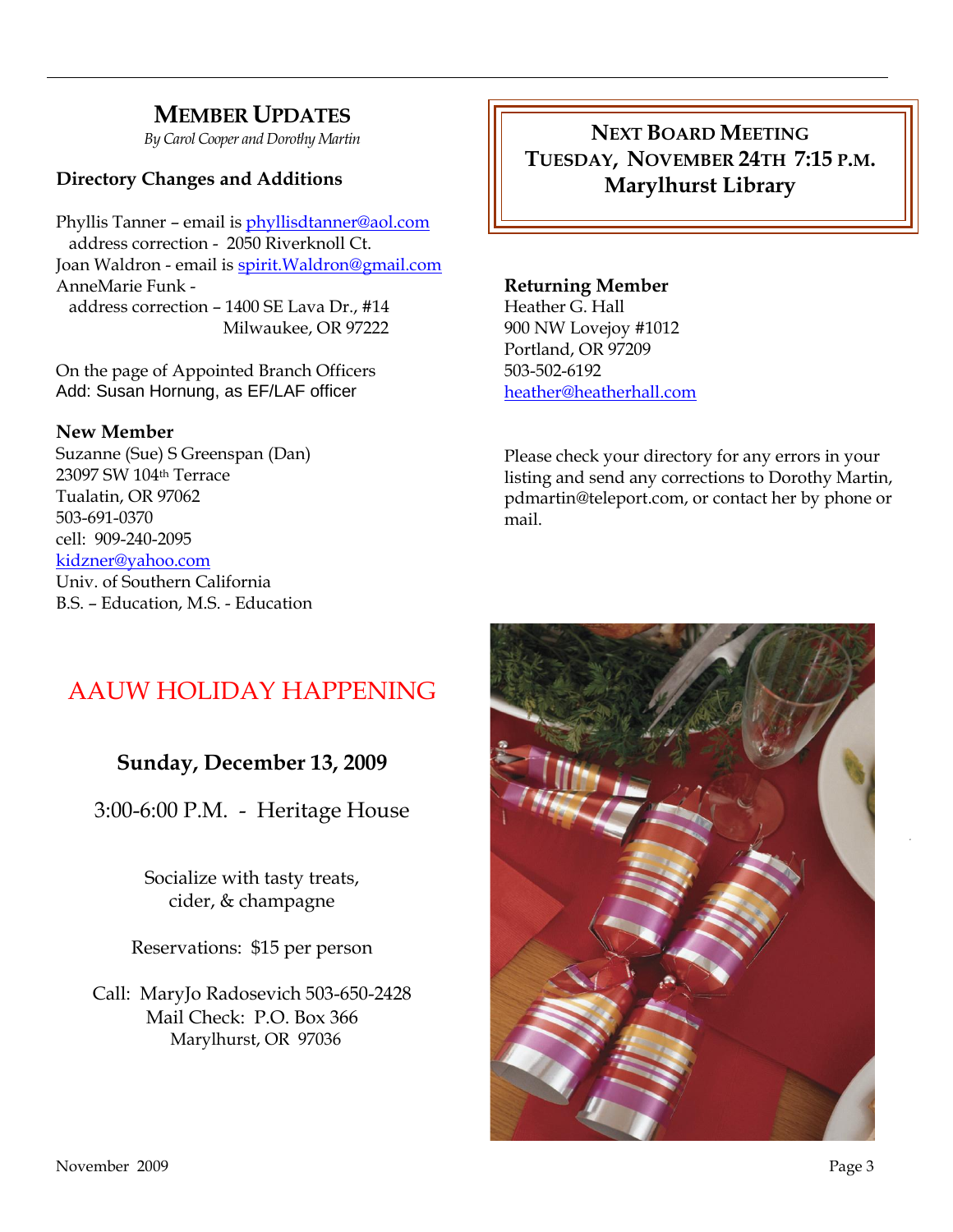#### **TUESDAY MORNING BOOKS 4th Tuesday at 11:00 a.m.**

November 24: 11:00 a.m. Szechaun Kitchen, 15450 Boones Ferry , LO Leader: Judith Kenny Book: *Two Old Women* by Velma Wallis For more information about this group, contact Ann Pritchard at 503-670-7934 o[r annpritchard@comcast.net.](mailto:annpritchard@comcast.net)

#### **INTERPRETIVE BOOKS 3rd Thursday at 9:30 a.m.**

November 19: 9:30 a.m. Hostess: Carol Zinsli Leader: Carol Cooper & Peggy Lineweaver Book: *The Rocking Horse Winner* by D.H. Lawrence & *The Inherited Clock* by Elizabeth Bowen (Great Books)

For more information, please contact Laura Eyer at 503- 982-3522 or eyerfamily@wbcable.net

#### **THURSDAY EVENING BOOKS 4th Thursday at 7:30 p.m.**

December 3: 7:30 p.m. (Combined Nov & Dec) Hostess: Suzanne Kaveckis Intro: Sandra Hoover Book: *The Eleventh Man*, by Ivan Doig

For more information, contact co-chairs Sandra Hoover at 503-635-0952 or Suzanne Kaveckis at 503-678-1641.

#### **FRIDAY BOOKS 4th Friday at 10:00 a.m.**

November 20: 10:00 a.m. (3rd Friday this month only) Hostess: Marie Ryan Presenter: Barbara MacDonald Book: *The Family* by Jeff Sharlet

New members are most welcome to join this book group! It meets on the fourth Friday of the month at 10:00 a.m. Call Martha Dean at 503-697-0561 if you would like more information.

#### **MOVIE GROUP 2ndTuesday, times vary**

Meets second Tuesdays of the month. Call Ann Pritchard at 503-670-7934 or JoAnn Frost at 503-624- 0871 for more information.

#### **PORTLAND CENTER STAGE**

For more information, please call Betty Barber at 503-675- 0594, o[r barberbc@yahoo.com.](mailto:barberbc@yahoo.com) 

#### **LAFFALOT BRIDGE 2nd and 4th Mondays at 1 p.m. – 4 p.m.**

For more information, or if you'd like to be added to our email list, please contact JoAnn Frost at [ldfrost@spiritone.com](mailto:ldfrost@spiritone.com) or 503-624-0871.

#### **FOURTH WEDNESDAY BRIDGE 4th Wednesday at 1:00 p.m.**

Call Betty Hittle at 503-636-7034 for more information about this bridge group. Because of Thanksgiving, they are meeting on Thursday, November 19, this month.

#### **EAT ETHNIC 3rd Tuesday at 6:30 p.m.**

November 17: 6:30 p.m. Momo Grill & Bar in Lake Oswego is located off Boones Ferry Rd in Mercantile Village.

Anyone is invited to join us with friends, spouse or solo. If you would like to be added to the email or telephone list for this group, please contact Susan Hornung at 503-635-4893 or [susanhornung@hotmail.com.](http://mailcenter.comcast.net/wmc/v/wm/45FDFA22000D96810000035A22007503309B9D0E08050C01049B0A020E06?cmd=ComposeTo&adr=susanhornung%40hotmail%2Ecom&sid=c0)

#### **EXPLORING OUR NORTHWEST Wednesday, December 2 2009**

Join us for our annual lunch, and tour of the Pittock Mansion. We will carpool from Shirley Ward's home at 14110 Uplands Dr. Lunch is at Papa Haydn's, 701 NW 23<sup>rd</sup> at 11:30, then on to the mansion. Please R.S.V.P. to Shirley Ward at 503-636-4437, or Sue Kingzett at 503- 656-5970.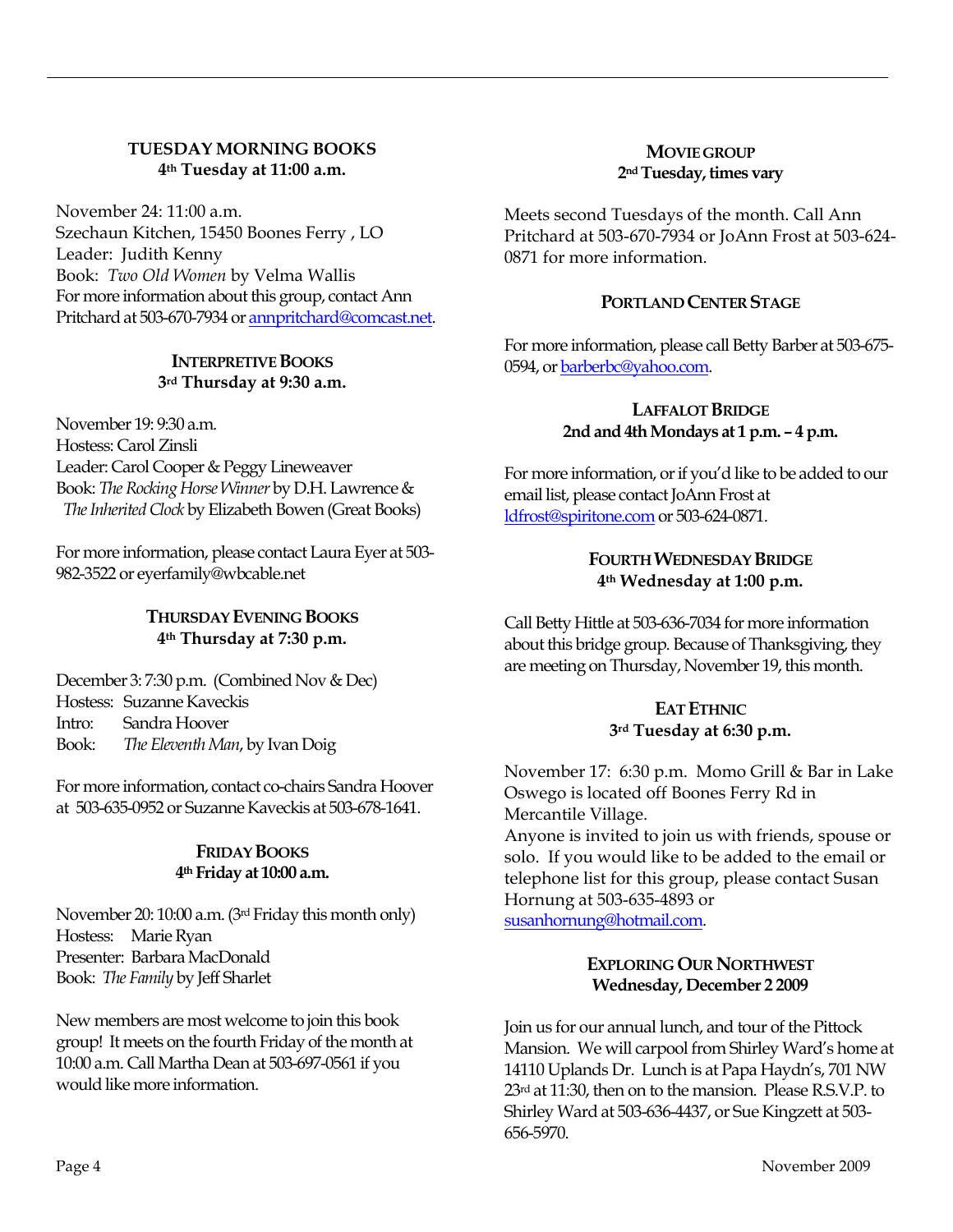#### **WE NEED YOUR HELP BY SUSAN HORNUNG AAUW Funds Chair**

Our branch has a proud history of generosity to both the Educational Foundation (EF) and the Legal Advocacy Fund (LAF). In 2009, with the reorganization and changes in the national structure of AAUW, our philanthropic activities as a whole are now called the AAUW Funds. The names have changed but the need is still there to help post graduate women continue their education, to support court cases that will change the legal precedent toward equity, and to do

research to highlight areas in our society that need improvement.

Although our AAUW membership year is from July through June, the donation year is based on the calendar. In 2008 our branch funded more than \$2,800 in gifts. For a variety of reasons we currently have total contributions for this year of only \$668. With just two months left in 2009, I am asking for your generous donations. Please send me your gifts now while you are thinking about this. You can also bring them to the November meeting. Thanks for your continuing support of important issues and educational scholarships.

#### **AAUW Funds**

Send this form and check payable to **AAUW Funds** to Susan Hornung, 27 Tanglewood Drive, Lake Oswego, OR 97035-1417

| <u> 1989 - Johann John Stone, mensk politik fotograf (d. 1989)</u>                                                                        |  |
|-------------------------------------------------------------------------------------------------------------------------------------------|--|
|                                                                                                                                           |  |
| Gifts of \$25 or more may be designated to honor a friend or loved one.                                                                   |  |
|                                                                                                                                           |  |
|                                                                                                                                           |  |
| Acknowledgement of tribute gift should be sent to:                                                                                        |  |
|                                                                                                                                           |  |
| Contributions are tax-deductible as charitable contributions for federal and state tax purposes.                                          |  |
| Gifts of \$100 - \$174 confer membership in the Oregon Century Club<br>Gifts of \$175 or more in the Oregon Century Club Plus             |  |
| The following Oregon fund honoring a past state president needs help to be endowed.<br>[] #4307 Margaret Drummond Research & Project Fund |  |
| National accounts                                                                                                                         |  |
| [] #9110 Unrestricted Foundation Support                                                                                                  |  |
| [] #9170 Eleanor Roosevelt Fund for Women and Girls                                                                                       |  |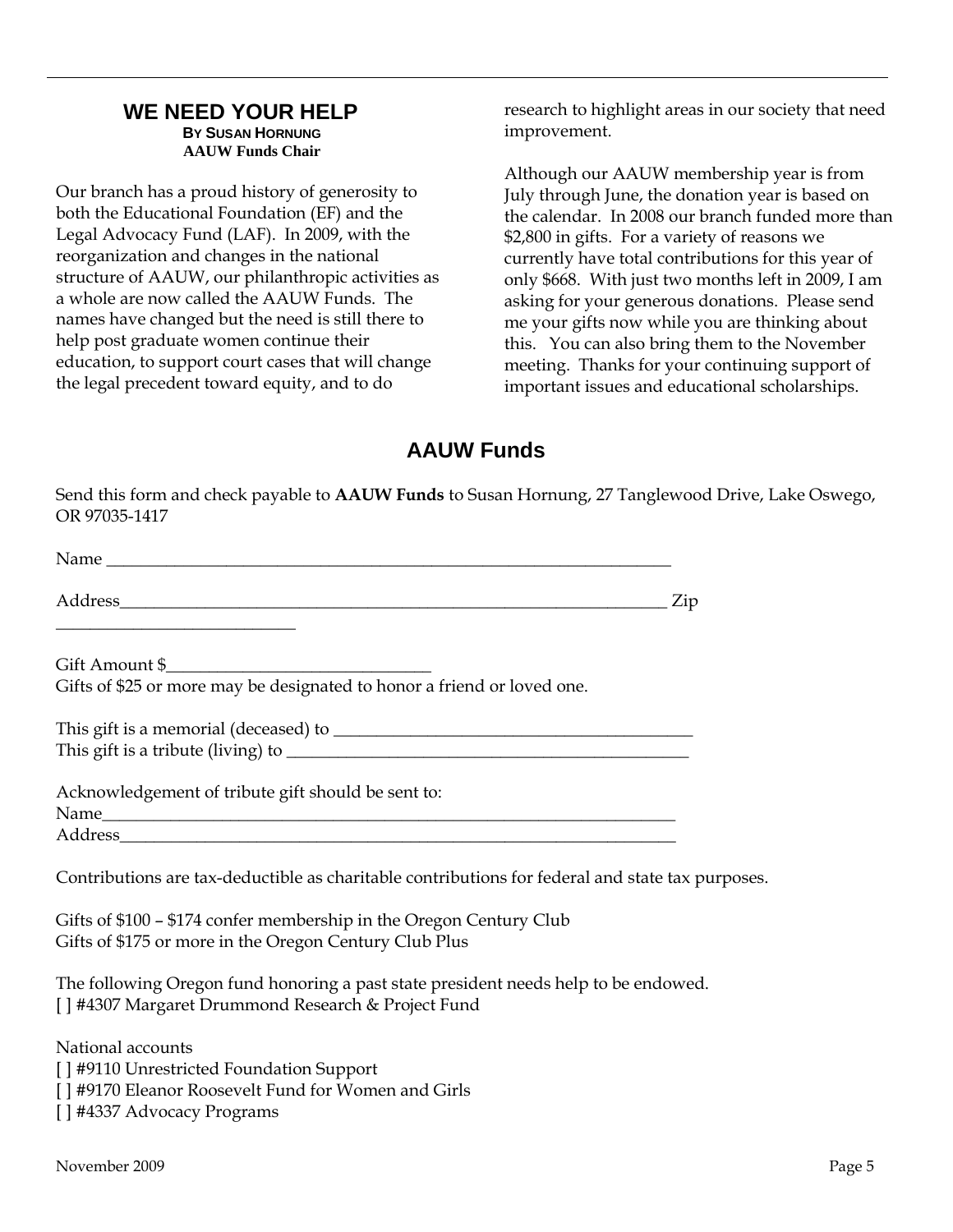### **TEA AND TALENT DAY SATURDAY, APRIL 10, 2010, 12:00 – 2:00**

Our AAUW branch has made a commitment to continue to sponsor a \$1000 scholarship for a student at Marylhurst University in Lake Oswego. This year the Tea, Talent, and Treasure Day at Lake Oswego Heritage House will occur on Saturday, April 10, 2010 from 12:00 to 2:00 to support our commitment. Members are encouraged to share their talents of cooking, painting, knitting, sewing, quilting, photography or any other item that demonstrates your skills and talents. We encourage you to save the date. Bring a friend to enjoy our wonderful Tea, and to see and/or purchase items created or assembled by our own members.

We are asking both individuals and Interest Groups to consider donating an item. All items will be due April 1st or earlier, in order to make preparations. Please complete the participation below, and send it by **January 31, 2010** to:

Kathy Kaiser 3528 Chelan Drive West Linn, Oregon 97068 e-mail: [kathy.j.kaiser@comcast.net](mailto:kathy.j.kaiser@comcast.net)

#### **PARTICIPATION FORM**

Name: Contact Phone: Contact E-Mail:

I would like to help with the Tea Portion\_\_\_ (yes) Please check if you can help. Talent Portion\_\_\_\_(yes) Please check if you can help.

I would like to donate the following item(s):

Please describe the item to be donated:

Which one of the following categories does your item fit?

Piece of art for show only Piece of art for sale

\_\_\_\_\_\_\_\_\_\_\_\_\_\_\_\_\_\_\_\_\_\_\_\_\_\_\_\_\_\_\_\_\_\_\_\_\_\_\_\_\_\_\_\_\_\_\_\_\_\_\_\_\_\_\_\_\_\_\_\_\_\_\_\_\_\_\_\_\_\_\_

Food Item with recipe \_\_\_\_\_\_\_\_\_\_\_ Other

\_\_\_\_\_ Themed Basket

Place a value on the item

#### **RETURN THIS FORM - JANUARY 31, 2010 to the address above.**